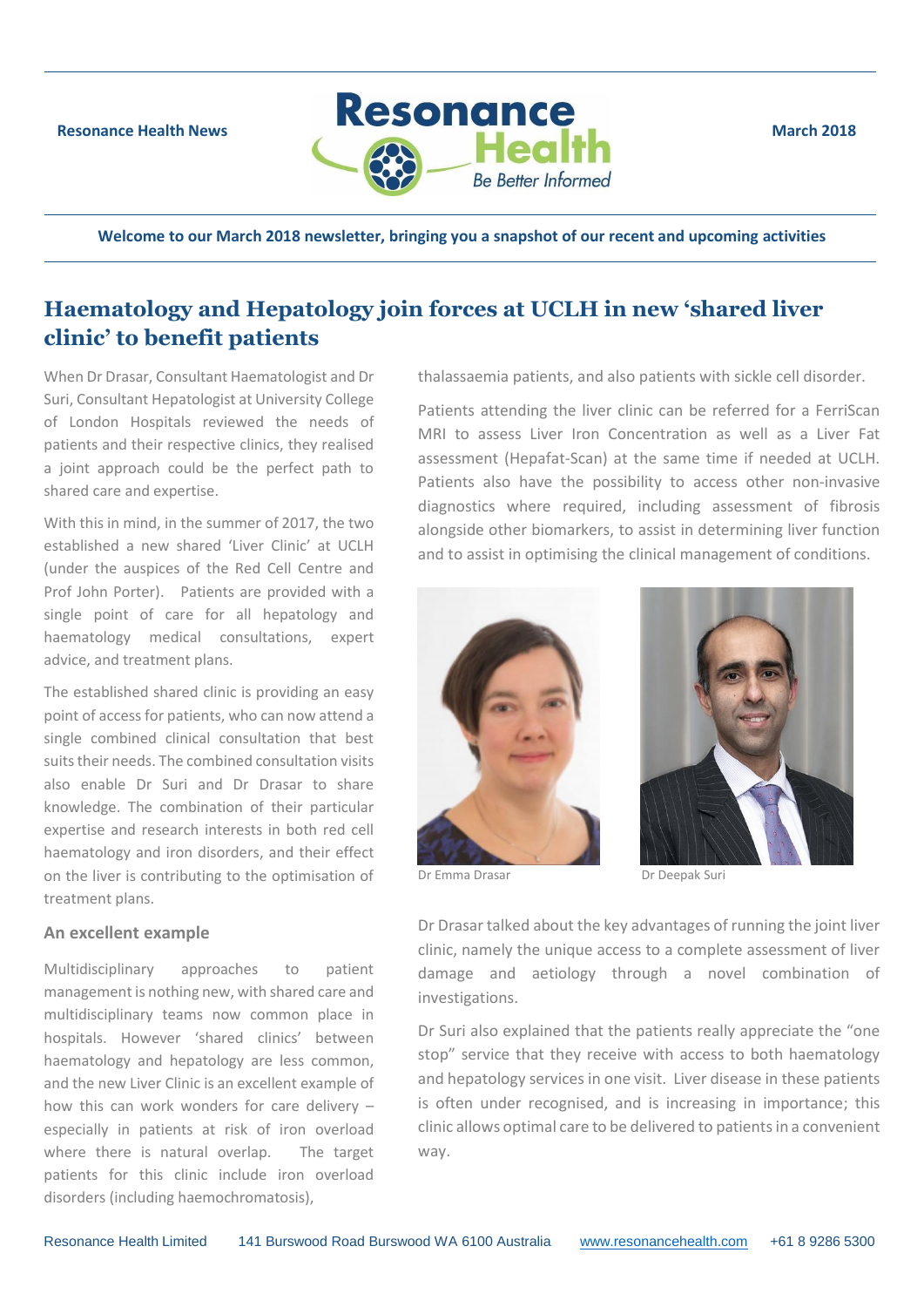# **Expedited Report Service now available to customers!**



Resonance Health will be offering a new **expedited analysis** option for FerriScan reports for customers requiring 1 business day service.

FerriScan analysis is currently provided within a targeted turnaround time of 48 hours (2 business days) but in response to customer requests, Resonance Health is now able to offer 1 day expedited reporting for a small additional cost. This service will be available immediately to all of our global customers. For those customers with access to reimbursement, please check whether the expedited service fee is covered by the various providers before commencing use of the service in order to clarify who will be responsible for payment.

To access this expedited service, MRI personnel uploading images can simply select the new 'Patient FerriScan – Expedite (24h turnaround)' option under 'Billing Category' (as seen below) when lodging a new job in FAST so that our service team are aware of the need for the quicker turnaround.



This option can be restricted for use to specific users only (if requested) by an authorized FAST contact. Please contact Resonance Support if you wish to allocate this feature to individual users of your site.

If you have any further questions please contact [support@resonancehealth.com](mailto:support@resonancehealth.com) for additional support.

**New MRI Liver Inflammation screening tool launched at NASH Global Engage Congress, London**



Photo Caption: Melanie Baxter, Resonance Health and Dr Deepak Suri showcase Resonance Health's technology at NASH Global Engage Conference.

Dr Deepak Suri, Consultant Hepatologist from Whittington Hospital and University College London, presented evidence and applications of a suite of MRI tools for liver assessment from Resonance Health at the recent NASH Global Congress in London. These included a new inflammation screening tool, NASHscan for investigational use, which sparked much interest amongst delegates.

The 2 day Conference in late February featured 40 expert led presentations and attracted around 200 international experts working in the areas of non-alcoholic fatty liver and non-alcoholic steatohepatitis. Resonance Health's Marketing Director Melanie Baxter and Research Consultant Dr Susanna Katay-Davies participated in various roundtable discussions and networking sessions as part of the dynamic program.

Melanie Baxter said; "The congress provided an excellent opportunity to present new data on Resonance's inflammation screening tool and to share results of the application of our FerriScan and HepaFat-Scan technologies in a recent study on unexplained hyperferritinemia. It was very well received and we met many new senior contacts from industry, hospitals and universities who are keen to collaborate with us to advance healthcare in this challenging disease indication."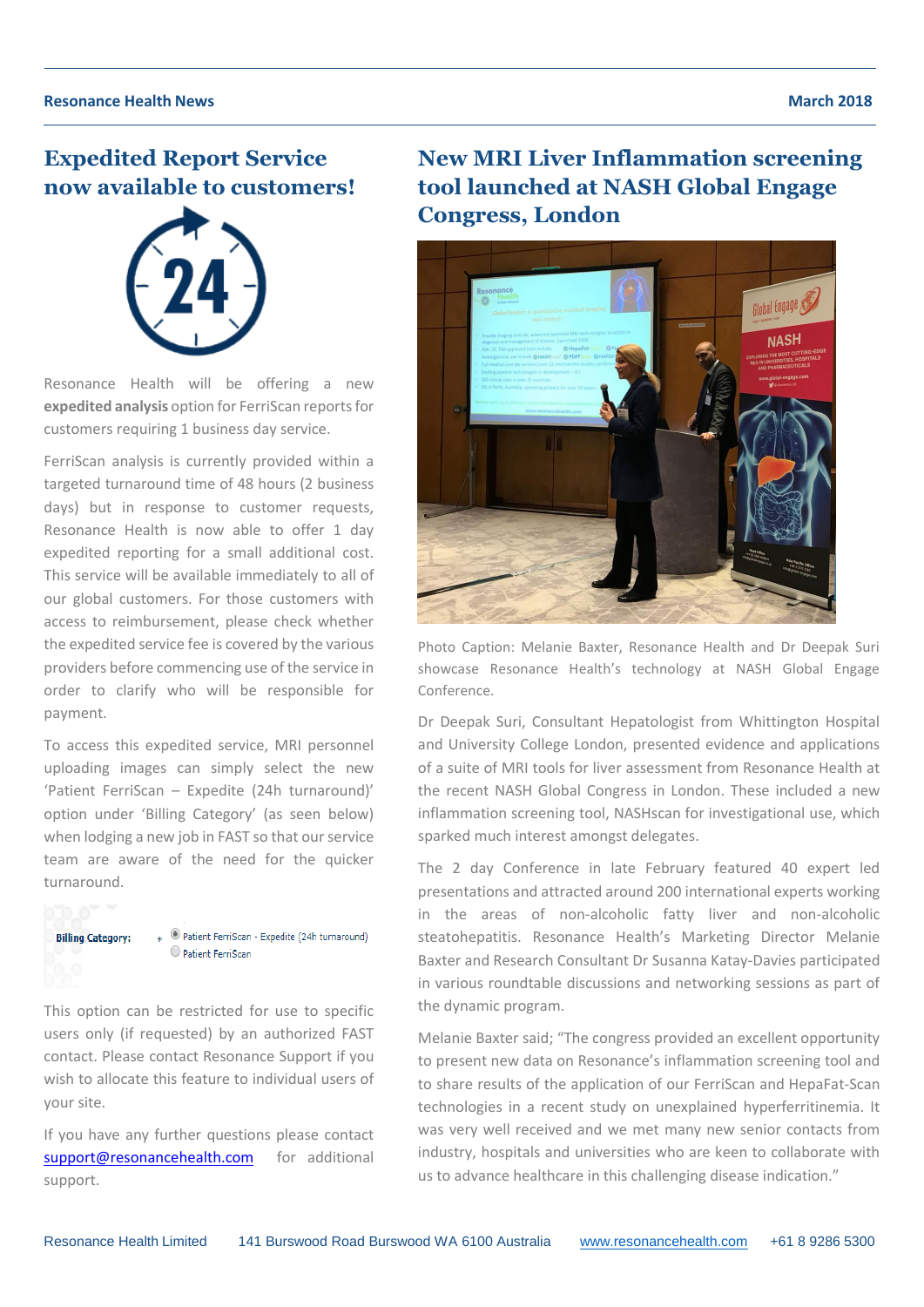#### **Resonance Health News March 2018**

## **Upcoming Conference Schedule**

Resonance Health is busy preparing for some key conferences and events which provide the ideal opportunity for our team to gain closer customer, clinical and industry engagement. We look forward to meeting with you all at the various conference events throughout the year and sharing our exciting innovation pipeline and new clinical data.



### **European Association for the Study of the Liver Annual Meeting (EASL), France**

11 *–* 15 April 2018

Resonance Health's Chief Scientific Officer, Prof. St Pierre, and Clinical Research Manager, Dr Sherif Boulos, will be attending this year's EASL conference and associated Liver Forum to meet with customers and collaborators on the ongoing and developing role for our HepaFat-Scan and FerriScan technologies. Our attending team have a busy schedule of meetings over our newly announced NASH measurement tool, with Professor Tim St Pierre presenting new clinical data on this service at the event. [Read more...](http://www.resonancehealth.com/news/events/196-european-association-for-the-study-of-the-liver-the-liver-forum-2018.html)

### **58th Annual Scientific Meeting – British Society for Haematology, Liverpool**

#### 16 *–* 18 April 2018

Chief Scientific Officer, Professor Tim St Pierre, and Research Consultant, Dr Susanna Katay-Davies, will be at this year's BSH Annual Scientific Meeting as attending delegates to connect with numerous key opinion leaders and health care professionals. This conference will cover a range of haematological conditions and provide Resonance Health with the opportunity to discuss the latest developments and optimal management of iron overload and further profile our technologies. Read [More….](http://www.resonancehealth.com/news/events/197-bsh-58th-annual-scientific-meeting.html)

### **6th Symposium for Haematology Today, Germany**

#### 19 *–* 21 April 2018

The 'Hamatologie Heute' event continues to gather much pace and is now in its 6th Symposium. The 3 day event organized by Prof Cario Holger and Dr Stephan Lobitz is held in Ulm this year and will attract over 200 participants from Europe, with international experts contributing to the impressive scientific program. Discussions will include new developments and therapeutic strategies for MDS, Sickle Cell Disease and other blood disorders. Resonance Health is delighted to continue supporting this important event with our German representative Tilo Stolzke in attendance to meet with key opinion leaders in the field and further discussions to expand access to our technologies across Germany and beyond. [Read more...](http://www.resonancehealth.com/news/events/199-6th-symposium-hematology-today.html)

### **UK Haemoglobinopathy Forum: 45th Academic Meeting, London**

#### 09 May 2018

UKFHD's Academic Meeting allows experts from across the globe to come together to discuss and collaborate on the latest in haemoglobinopathy research. This year Resonance Health is pleased to team up with Agios Pharmaceuticals with a shared information stand. The Resonance Health team will be represented by our UK Research Consultant Dr Susanna Katay-Davies who will be in attendance to discuss the role of FerriScan in the treatment and monitoring of patients. [Read more...](http://www.resonancehealth.com/news/events/200-46th-uk-forum-on-haemoglobin-disorders.html)

### **European Hematology Association (EHA) 23rd Congress, Sweden**

#### 14 *–* 17 June 2018

The EHA congress is Europe's flagship haematology event and provides extensive updates on patient care, research, and education in all specializations of hematology. Resonance Health's Prof Tim St Pierre, and Susanna Katay-Davies will be attending this important conference to share new knowledge, hold key strategic meetings with various pharmaceutical companies, and further promote uptake of the FerriScan and HepaFat-Scan technologies. Professor Tim St Pierre is also expected to present and abstract showcasing new FerriSmart Artifical Intelligence information during the 4-day event. Please email Tim St Pierre directly at [tims@resonancehealth.com](mailto:tims@resonancehealth.com) if you wish to organise a meeting. [Read more...](http://www.resonancehealth.com/news/events/198-european-hematology-association-eha-congress-2018.html)